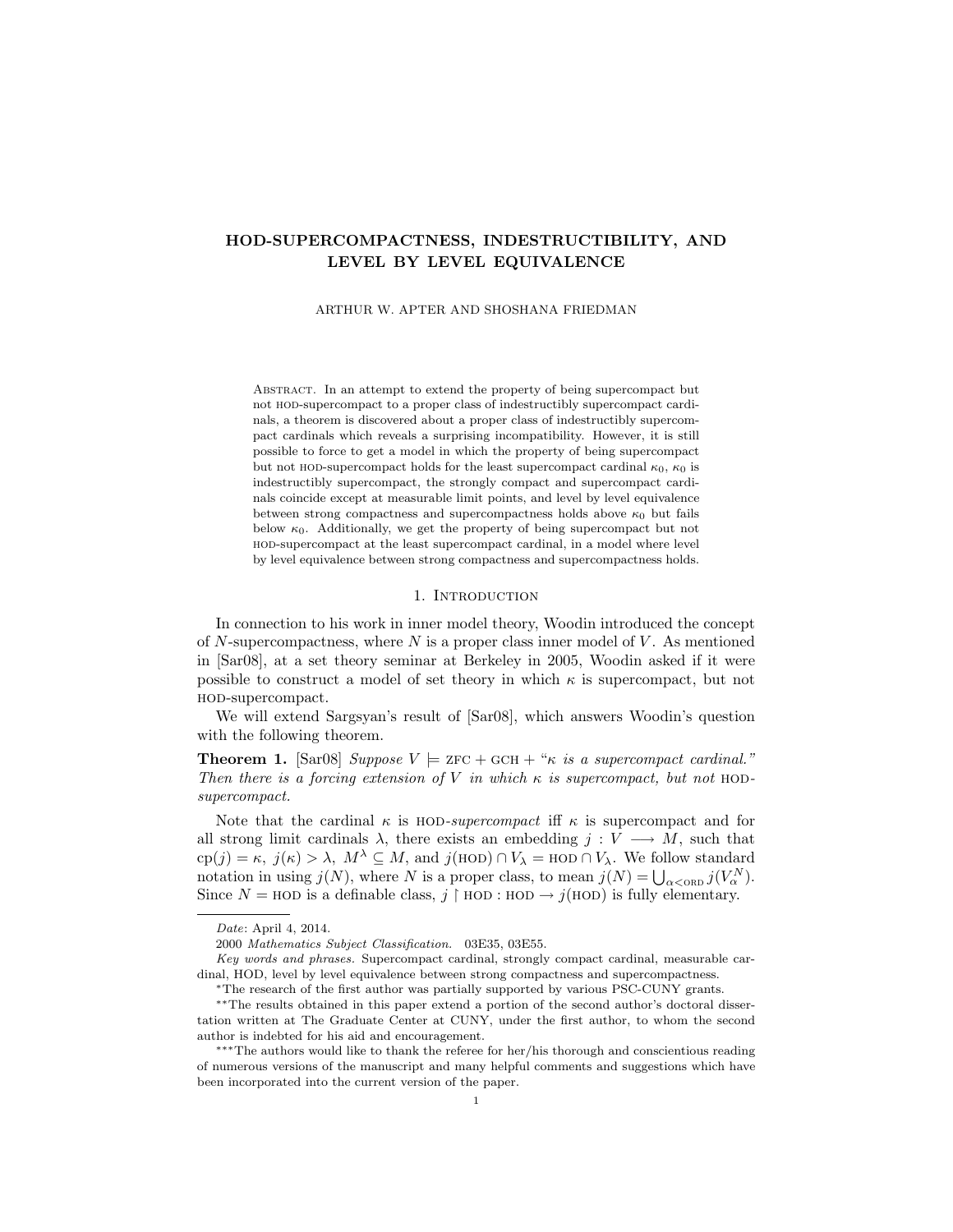There are a number of natural questions that arise as a result of this theorem. Three of the questions are as follows:

- (1) Can the property of being supercompact but not  $HOD-supercompact$  be extended to the class of supercompact cardinals, K, assuming K has more than one member, and each  $\kappa \in K$  is indestructibly supercompact, i.e., is indestructible under  $\kappa$ -directed closed forcing as in [Lav78]?
- (2) Can the property of being supercompact but not hod-supercompact be extended to the least supercompact cardinal in a model where the supercompact and strongly compact cardinals coincide (except at measurable limit points), and the least supercompact cardinal is also indestructibly supercompact?
- (3) Can the property of being supercompact but not hod-supercompact hold in a model containing supercompact cardinals which also satisfies level by level equivalence between strong compactness and supercompactness?

These questions will be answered by theorems in the subsequent sections. The theorem in Section 2 (Theorem 4) is a serendipitous result that was discovered in the course of answering these questions.

We will take this opportunity to mention some preliminary material that will be used throughout this paper. If  $\kappa$  is a cardinal and  $\mathbb P$  is a partial ordering,  $\mathbb P$  is κ-closed if for every  $\delta \leq \kappa$ , given any sequence  $\langle p_\alpha : \alpha < \delta \rangle$  of elements of  $\mathbb P$  such that  $\beta < \gamma < \delta$  implies  $p_{\gamma} \leq p_{\beta}$  (a decreasing chain of length less than or equal to  $\delta$ ), there is some  $p \in \mathbb{P}$  (a lower bound to this chain) such that  $p \leq p_{\alpha}$  for all  $\alpha < \delta$ . P is  $\kappa$ -directed closed if for every cardinal  $\delta < \kappa$  and every directed set  $D = \langle p_{\alpha} : \alpha < \delta \rangle$  of elements of P, there is a lower bound  $p \in \mathbb{P}$  for the members of D.  $\mathbb P$  is  $\kappa$ -strategically closed if in the two person game in which the players construct a decreasing sequence  $\langle p_{\alpha} : \alpha \leq \kappa \rangle$ , where player I plays odd stages and player II plays even and limit stages, player II has a strategy which ensures the game can always be continued.

In [AS97], Shelah and the first author began the study of level by level equivalence between strong compactness and supercompactness by proving the following theorem.

**Theorem 2.** Let  $V \models "ZFC + K \neq \emptyset$  is the class of supercompact cardinals." There is then a partial ordering  $\mathbb{P} \subseteq V$  such that  $V^{\mathbb{P}} \models \text{``ZFC + GCH + K$ is the}$ class of supercompact cardinals + For every pair of regular cardinals  $\kappa < \lambda$ ,  $\kappa$  is λ-strongly compact iff κ is λ-supercompact, except possibly if κ is a measurable limit of cardinals  $\delta$  which are  $\lambda$ -supercompact."

In any model witnessing the conclusions of Theorem 2, we will say that *level* by level equivalence between strong compactness and supercompactness holds. Note that the exception in Theorem 2 is provided by a theorem of Menas [Men75], who showed that if  $\kappa$  is a measurable limit of cardinals  $\delta$  which are  $\lambda$ -strongly compact, then  $\kappa$  is  $\lambda$ -strongly compact but need not be  $\lambda$ -supercompact. Observe also that Theorem 2 is a strengthening of the result of Kimchi and Magidor [KM], who showed it is consistent for the classes of strongly compact and supercompact cardinals to coincide precisely, except at measurable limit points.

We also take this opportunity to discuss a generalization of Hamkins' Gap Forcing Theorem [Ham99], [Ham01] (as it is stated in [ACH07]), as its results are used throughout this paper. A forcing notion  $\mathbb{P}$  (and the forcing extension to which it gives rise) admits a closure point at  $\delta$  if it factors as  $\mathbb{Q} * \dot{\mathbb{R}}$ , where  $\mathbb{Q}$  is nontrivial,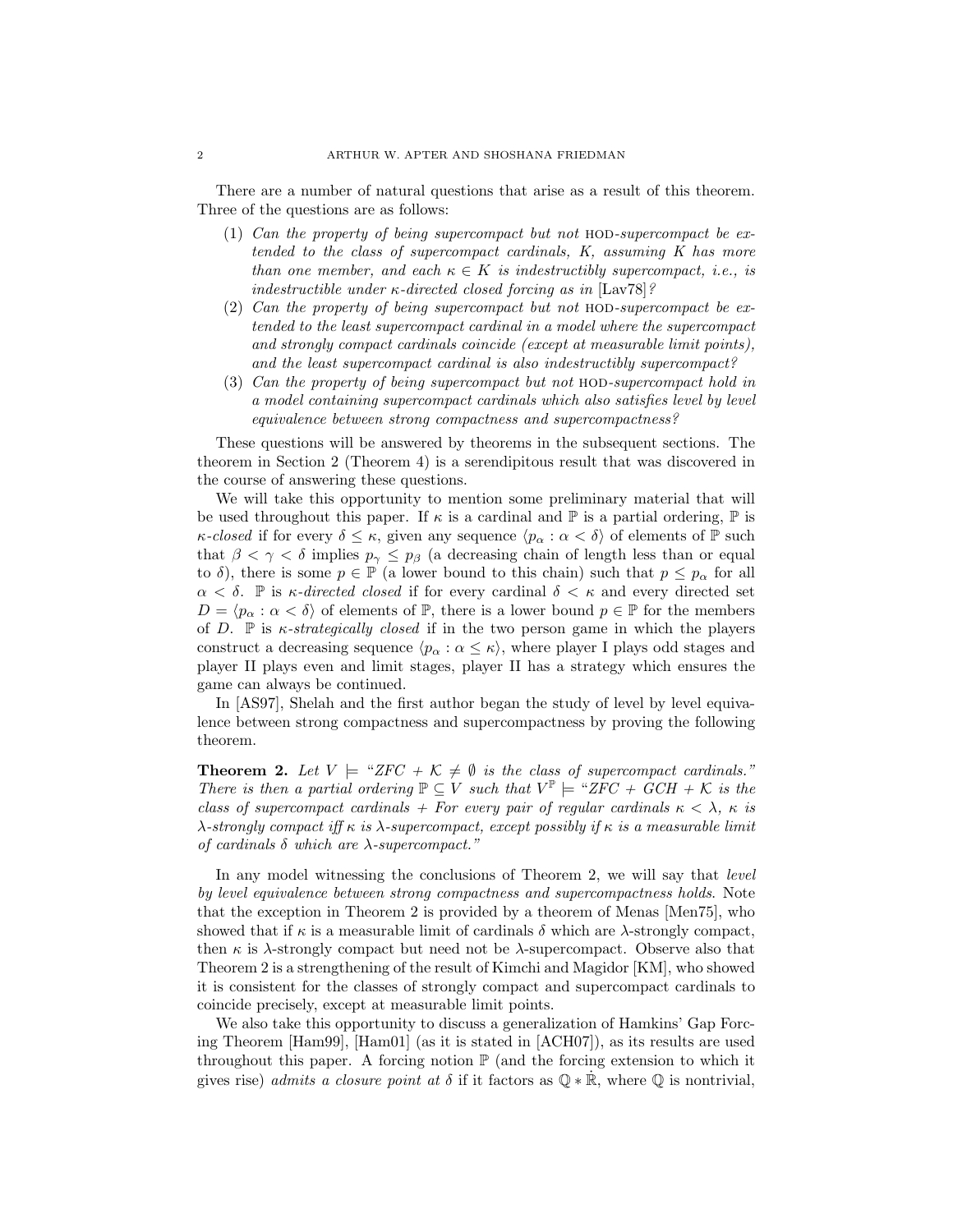$|\mathbb{Q}| \leq \delta$ , and  $\vdash_{\mathbb{Q}}$  " $\dot{\mathbb{R}}$  is  $\delta$ -strategically closed". Our arguments, as do Sargsyan's [Sar08], rely on the following consequence of the main result of [Ham03].

**Theorem 3** ([Ham03]). If  $V \subseteq V[G]$  admits a closure point at  $\delta$  and  $j : V[G] \longrightarrow$  $M[j(G)]$  is an ultrapower embedding in  $V[G]$  with  $\delta <$  cp(j), then j  $\restriction V : V \longrightarrow M$ is a definable class in V .

This theorem follows from [Ham03, Theorem 3, Corollary 14]. If  $j: V[G] \longrightarrow$  $M[j(G)]$  witnesses the  $\lambda$ -supercompactness of  $\kappa$  in  $V[G]$ , then by [Ham03, Corollary 4, the restriction  $j \restriction V : V \longrightarrow M$  witnesses the  $\lambda$ -supercompactness of  $\kappa$ in  $V$ . This theorem clearly can be applied to measurability embeddings as well, which gives us the result that if our forcing exhibits the closure point property at a sufficiently small cardinal, we can infer that the measurable and supercompact cardinals of the forcing extension already existed in the ground model.

### 2. supercompactness, but not hod supercompactness and the class of indestructibly supercompact cardinals

It would be natural to extend Sargsyan's result of [Sar08] to a proper class of indestructibly supercompact cardinals, as is postulated by Question 1. This was attempted in an earlier draft of this paper. The referee found a gap in the proof for good reason. In fact we have the following theorem, due to the first author.

**Theorem 4.** If  $V \models$  zFC + " $\exists$  a proper class of indestructibly supercompact cardinals", then  $V = \text{HOD}$ .

*Proof.* It suffices to show that every set of ordinals is coded. Let  $A \subseteq \delta$  be a set of ordinals. We will show that there already is a coding for A in V. Let  $\kappa$ be the least indestructibly supercompact cardinal greater than  $\delta$ . In a  $\kappa$ -directed closed way, we can force there to be a block of  $\delta$  successor cardinals where GCH holds beyond  $\kappa$  (see the first paragraph of the proof of Theorem 2.1 of [Apt12] for details). Then on this block of  $\delta$  cardinals where GCH holds, code A, by forcing GCH to fail at the  $\alpha^{th}$  successor cardinal of the block, according to whether  $\alpha$  is in A, as in [Sar08]. This forcing can be done in a  $\kappa$ -directed closed way. Let us call the partial ordering to force GCH to hold on a block, followed by the coding,  $\mathbb{P}$ . By the indestructibility of  $\kappa$ ,  $\kappa$  remains supercompact after forcing with  $\mathbb{P}$ . Let  $\lambda$ be sufficiently large, and  $j: V^{\mathbb{P}} \longrightarrow M$  be a  $\lambda$ -supercompactness embedding such that M contains this coding. Since  $\delta$  is below the critical point of j which is  $\kappa$ , this coding of A reflects unboundedly in  $\kappa$  in  $V^{\mathbb{P}}$ . Since  $\mathbb{P}$  is  $\kappa$ -directed closed, this coding actually reflects unboundedly in  $\kappa$  in V. Therefore, A is in HOD in V. Since A was arbitrary,  $V = \text{HOD}$ .

Remark 1: Theorem 4 doesn't require a proper class of indestructibly supercompact cardinals. A proper class of indestructibly strong cardinals, see [GS89], or even a proper class of indestructibly strongly unfoldable cardinals, see [Joh08], would suffice.

Remark 2: If  $V \models$  zFC + " $\exists$  a proper class of indestructibly supercompact cardinals", then  $V \models$  GA. This is the Ground Axiom of [Rei07]. The above proof essentially shows that  $V \models \text{CCA},$  which is the Continuum Coding Axiom of [Rei07]. Hence, by [Rei07], since  $V \models$  CCA,  $V \models$  GA.

Remark 3: Even though Theorem 4 shows that Sargsyan's result of [Sar08] can't be extended to a proper class of indestructibly supercompact cardinals, we can ask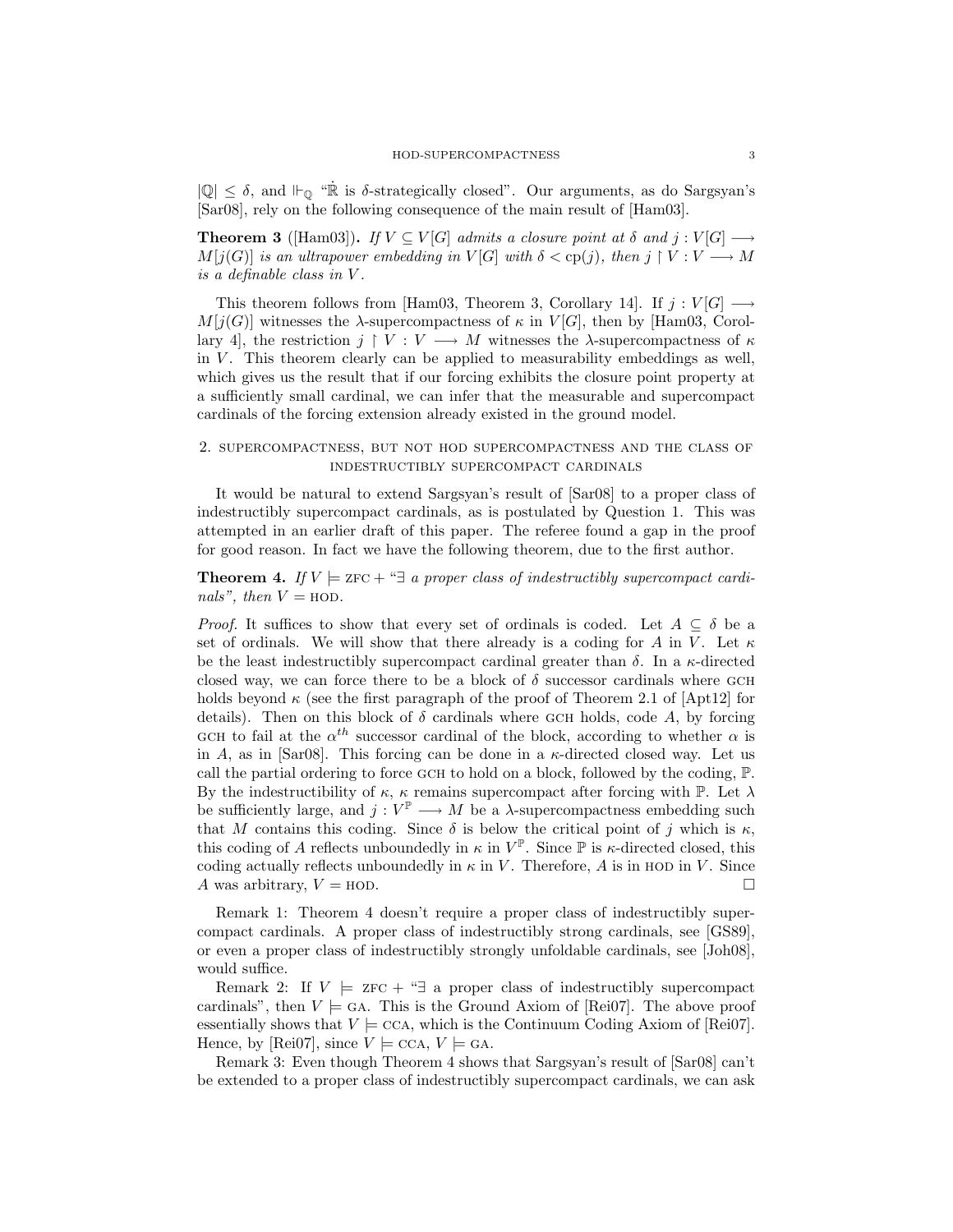if this result can be extended to a proper class of supercompact cardinals which aren't indestructibly supercompact. This is a question we are currently unable to answer (and in fact, we don't even know how to extend Sargsyan's result to two supercompact cardinals).

## 3. Indestructibility and hod-supercompactness

We now come to Question 2, namely Can the property of being supercompact but not HOD-supercompact be extended to the least supercompact cardinal in a model where the supercompact and strongly compact cardinals coincide (except at measurable limit points), and the least supercompact cardinal is also indestructibly supercompact? This question is answered in the affirmative by the following theorem.

**Theorem 5.** Let  $V = \text{ZFC} + "K$  is the class of supercompact cardinals" + " $\kappa_0$ " is the least supercompact cardinal." Then there is an Easton support iteration of length  $\kappa_0 + 1$ ,  $\mathbb{P} \in V$ , such that:

- (1):  $V^{\mathbb{P}} \models$  "K is the class of supercompact cardinals."
- (2):  $V^{\mathbb{P}}$  = " $\kappa_0$  is indestructibly supercompact, but not HOD-supercompact." In addition,  $V^{\mathbb{P}} \models$  "Every supercompact cardinal greater than  $\kappa_0$  is superdestructible."
- (3): Suppose  $V \models " \delta > \kappa_0$  is  $\delta^+$ -supercompact." Then  $V^{\mathbb{P}} \models "Level by level$ equivalence between strong compactness and supercompactness holds above κ<sub>0</sub> but fails below  $κ_0$ ."
- (4):  $V^{\mathbb{P}}$  = "The only strongly compact cardinals are the elements of K or their measurable limit points."

Prior to beginning the proof of Theorem 5, we give some definitions. Note that as in the Main Theorem of [Ham98], a cardinal  $\kappa$  is said to be *superdestructible* if any partial ordering adding a subset of  $\kappa$  which is  $\delta$ -closed for every  $\delta < \kappa$  destroys κ's weak compactness. For κ a regular cardinal and  $\gamma$  an ordinal, Add( $\kappa$ ,  $\gamma$ ) is the standard partial ordering for adding  $\gamma$  many Cohen subsets of  $\kappa$ .

The following partial ordering, a version of which is used by Sargsyan in [Sar08], is designed to code sets of ordinals into the continuum function and hence, into HOD.

**Definition 6.** Suppose  $\kappa < \lambda$  are cardinals and A is a subset of  $\kappa$ . Let  $\lambda_{\alpha}$  be the  $(\alpha + 1)^{st}$  strong limit cardinal strictly greater than  $\lambda$ . Let

$$
\mathbb{S}_{\kappa,\lambda}(A) = \prod_{\alpha \in A} \text{Add}(\lambda_{\alpha}, \lambda_{\alpha}^{++}).
$$

If GCH holds above  $\lambda$  in V, then in  $V^{\mathbb{S}_{\kappa,\lambda}(A)}$ ,  $\alpha \in A$  iff  $2^{\lambda_{\alpha}} = \lambda_{\alpha}^{++}$ . This implies that in  $V^{\mathbb{S}_{\kappa,\lambda}(A)}, A \in \text{HOD}.$ 

We define a building block of our forcing, which we call the *lottery sum* after Hamkins [Ham00].

**Definition 7.** The lottery sum of a collection A of partial orderings is defined as  $\oplus A = \{ \langle \mathbb{Q}, p \rangle : \mathbb{Q} \in A \text{ and } p \in \mathbb{Q} \} \cup \{1\}, \text{ ordered with } 1 \text{ above everything and}$  $\langle \mathbb{Q}, p \rangle \leq \langle \mathbb{Q}', q \rangle$  when  $\mathbb{Q} = \mathbb{Q}'$  and  $p \leq_{\mathbb{Q}} q$ .

Since all compatible conditions in the generic object over  $\oplus A$  must be in the same partial ordering, the forcing effectively holds a lottery among all the partial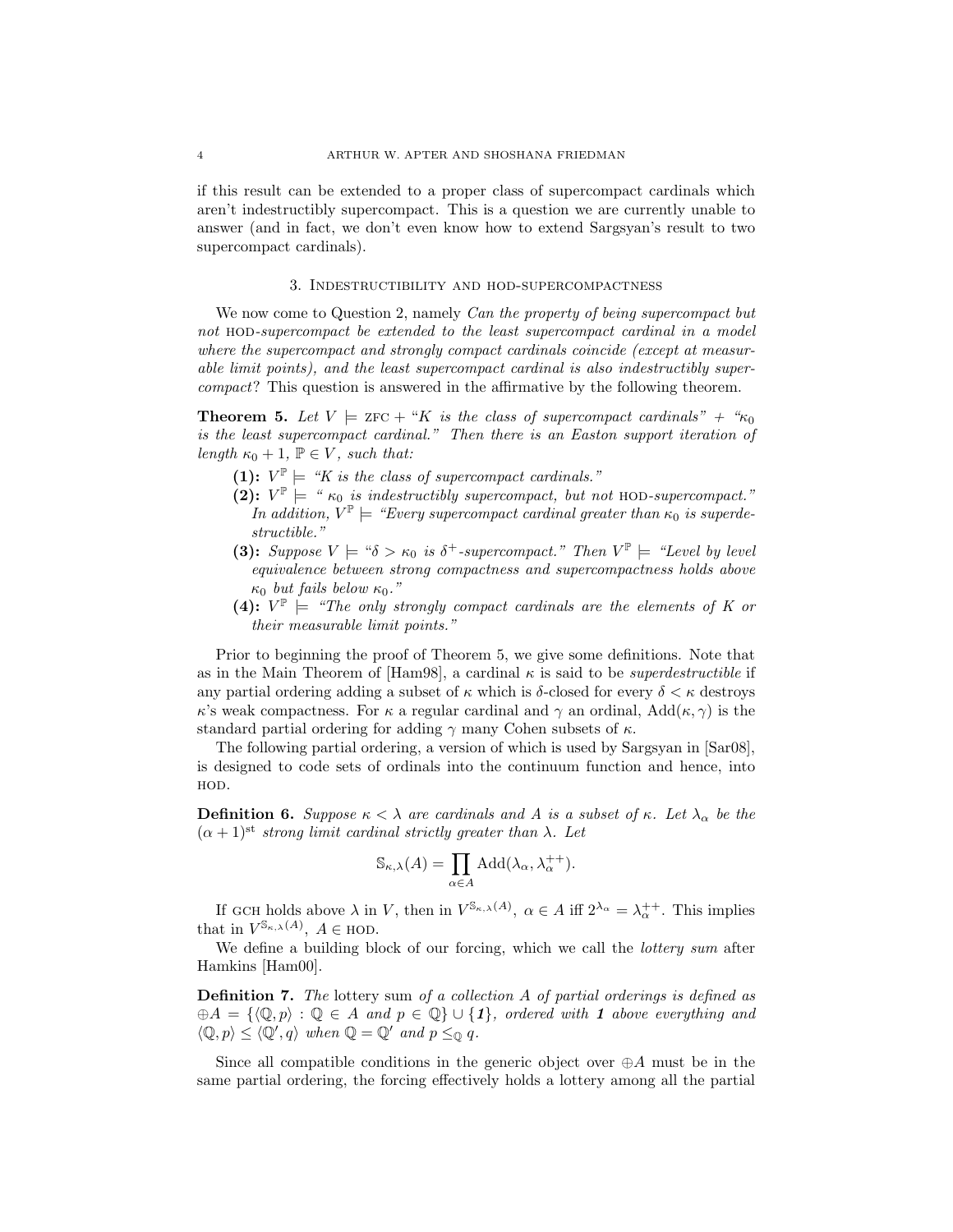orderings in A. The generic object chooses the "winning" partial ordering  $\mathbb Q$  and then forces with it.

We turn now to the proof of Theorem 5.

*Proof.* Let  $V$  be as in the hypotheses for Theorem 5. Without loss of generality, by the results of [AS97], we assume as well that  $V \models GCH + "Level by level equivalence$ between strong compactness and supercompactness holds."

Let  $S = \{ \delta < \kappa_0 : \delta \text{ is a measurable limit of strong cardinals in } V \}.$  By Lemma 2.1 of [AC01], since  $\kappa_0$  is supercompact, S is unbounded in  $\kappa_0$ .

Let  $\alpha'$  be the least V-strong cardinal above  $\alpha$ .  $\mathbb{P} = \langle \langle \mathbb{P}_{\alpha}, \dot{\mathbb{Q}}_{\alpha} \rangle : \alpha \in \kappa_0 + 1 \rangle$  will be an Easton support iteration of length  $\kappa_0 + 1$ . We start with  $\mathbb{P}_0 = \text{Add}(\omega, 1)$ . For  $\alpha = \kappa_0$ ,  $\dot{\mathbb{Q}}_{\alpha}$  will be a term for  $Add(\kappa_0, 1)$ . Otherwise, for  $\alpha < \kappa_0$ ,  $\dot{\mathbb{Q}}_{\alpha}$  will be a term for trivial forcing unless  $\alpha \in S$ . If  $\alpha \in S$ , let  $\mathbb{P}_{\alpha+1} = \mathbb{P}_{\alpha} * \text{Add}(\alpha, 1) * \mathbb{Q} *$  $\dot{S}_{\alpha,\alpha'}(\dot{X}) * \dot{P}_{\omega,\gamma_\alpha}$ , where  $\dot{Q}$  is a term for the lottery sum of all  $\alpha$ -directed closed partial orderings of rank less than  $\alpha'$ ,  $\dot{X}$  is the name of the generic subset of  $\alpha$ added by Add $(\alpha, 1)$ ,  $\dot{S}_{\alpha,\alpha'}(\dot{X})$  is a term for the forcing in Definition 6,  $\gamma_{\alpha}$  is the least inaccesible limit of strong cardinals greater than  $\alpha$ , and  $\dot{P}_{\omega,\gamma_{\alpha}}$  is a term for the partial ordering to add a nonreflecting stationary subset of cofinality  $\omega$  to  $\gamma_{\alpha}$ .

**Lemma 7.1.**  $V^{\mathbb{P}} \models " \kappa_0$  is a supercompact cardinal whose supercompactness is indestructible under  $\kappa_0$ -directed closed forcing."

*Proof.* It suffices to show that  $\kappa_0$  can be made indestructibly supercompact by forcing with  $\mathbb{P}_{\kappa_0} * \widehat{\text{Add}}(\kappa_0, 1)$ . Let  $G * g \subseteq \mathbb{P}_{\kappa_0} * \widehat{\text{Add}}(\kappa_0, 1)$  be V-generic. Now we want to show that  $V[G][g] \models " \kappa_0$  is supercompact" and  $V[G][g] \models " \kappa_0$ 's supercompactness is indestructible by  $\kappa_0$ -directed closed forcing."

Fix any  $\mathbb{Q} \in V[G][g]$  which is  $\kappa_0$ -directed closed. Fix any  $\dot{\mathbb{Q}}$ , a name for  $\mathbb{Q}$ , for which  $1 \Vdash \text{``}\dot{\mathbb{Q}}$  is  $\kappa_0$ -directed closed." Let  $g^* \subseteq \mathbb{Q}$  be  $V[G][g]$ -generic. We want to show  $V[G][g][g^*] \models " \kappa_0$  is  $\lambda$ -supercompact" for arbitrary cardinals  $\lambda > \kappa_0$ . Fix any  $\lambda > \kappa_0$ ,  $\lambda$  a cardinal such that  $\dot{\mathbb{Q}} \in H_{\lambda^+}$  and let  $\theta >> 2^{\lambda^{<\kappa_0}}$ . Fix in V a  $\theta$ -supercompactness embedding  $j: V \longrightarrow M$ . Since  $\theta \geq 2^{\kappa_0}$ ,  $M \models {\kappa_0}$  is measurable". Also, if  $V \models$  " $\delta < \kappa_0$  is a strong cardinal",  $M \models$  " $j(\delta) = \delta$  is a strong cardinal". Thus,  $\kappa_0 \in j(S)$ , so  $\kappa_0$  is a nontrivial stage of forcing in M. Therefore, below a condition in M which opts for  $\dot{\mathbb{Q}}$  in the stage  $\kappa_0$  lottery, we have that  $j(\mathbb{P}_{\kappa_0} * \text{Add}(\kappa_0, 1) * \dot{\mathbb{Q}})$  is forcing equivalent to  $\mathbb{P}_{\kappa_0} * \text{Add}(\kappa_0, 1) * \dot{\mathbb{Q}} * \dot{\mathbb{S}}_{\kappa_0, \kappa_0'}(\dot{X}) *$  $\mathbb{P}_{\omega,\gamma_{\kappa_0}} * \mathbb{P}_{tail} * \text{Add}(j(\kappa_0),1) * j(\mathbb{Q}),$  with X being the name for the generic subset added by  $\text{Add}(\kappa_0, 1)$ ,  $\dot{\mathbb{P}}_{tail}$  being a name for the forcing from  $(\gamma_{\kappa_0}, j(\kappa_0))$ , and the first nontrivial stage of forcing in  $\dot{\mathbb{S}}_{\kappa_0,\kappa_0'}(\dot{X}) * \dot{\mathbb{P}}_{\omega,\gamma_{\kappa_0}} * \dot{\mathbb{P}}_{tail}$  taking place well beyond θ. This is since in M, there are no strong cardinals in  $(κ_0, θ)$ , because if there were,  $M \models \kappa_0$  is supercompact up to a strong cardinal." By the proof of Lemma 2.4 of [AC01], this implies that  $M \models \text{``}\kappa_0$  is fully supercompact." Therefore, by reflection in V,  $\kappa_0$  is a limit of supercompact cardinals, contradicting that  $\kappa_0$  is the least supercompact cardinal in  $V$ .

Force to add  $G^* \subseteq \dot{S}_{\kappa_0,\kappa_0'}(\dot{X}) * \dot{\mathbb{P}}_{\omega,\gamma_{\kappa_0}} * \dot{\mathbb{P}}_{tail},$  a  $V[G][g][g^*]$ -generic object. Then j lifts to  $j: V[G] \longrightarrow M[j(G)]$  in  $V[G][g][g^*][G^*]$  and  $j(G) = G * g * g^* * G^*$ . In order to complete the proof of the lemma we need to lift again. We can, if  $j''(g * g^*) \in M[j(G)]$ . It is by the usual argument, since  $g * g^* \in M[j(G)]$  and  $M[j(G)]^{\theta} \subseteq M[j(G)]$  in  $V[G][g][g^*][G^*]$ . The fact that  $M[j(G)]^{\theta} \subseteq M[j(G)]$  follows since  $\mathbb{P}_{\kappa_0} * \text{Add}(\kappa_0, 1) * \mathbb{Q}$  is  $\theta$ -c.c. (because  $|\mathbb{P}_{\kappa_0} * \text{Add}(\kappa_0, 1) * \mathbb{Q}| < \theta$ ) and  $\hat{S}_{\kappa_0, \kappa'_0}(X) *$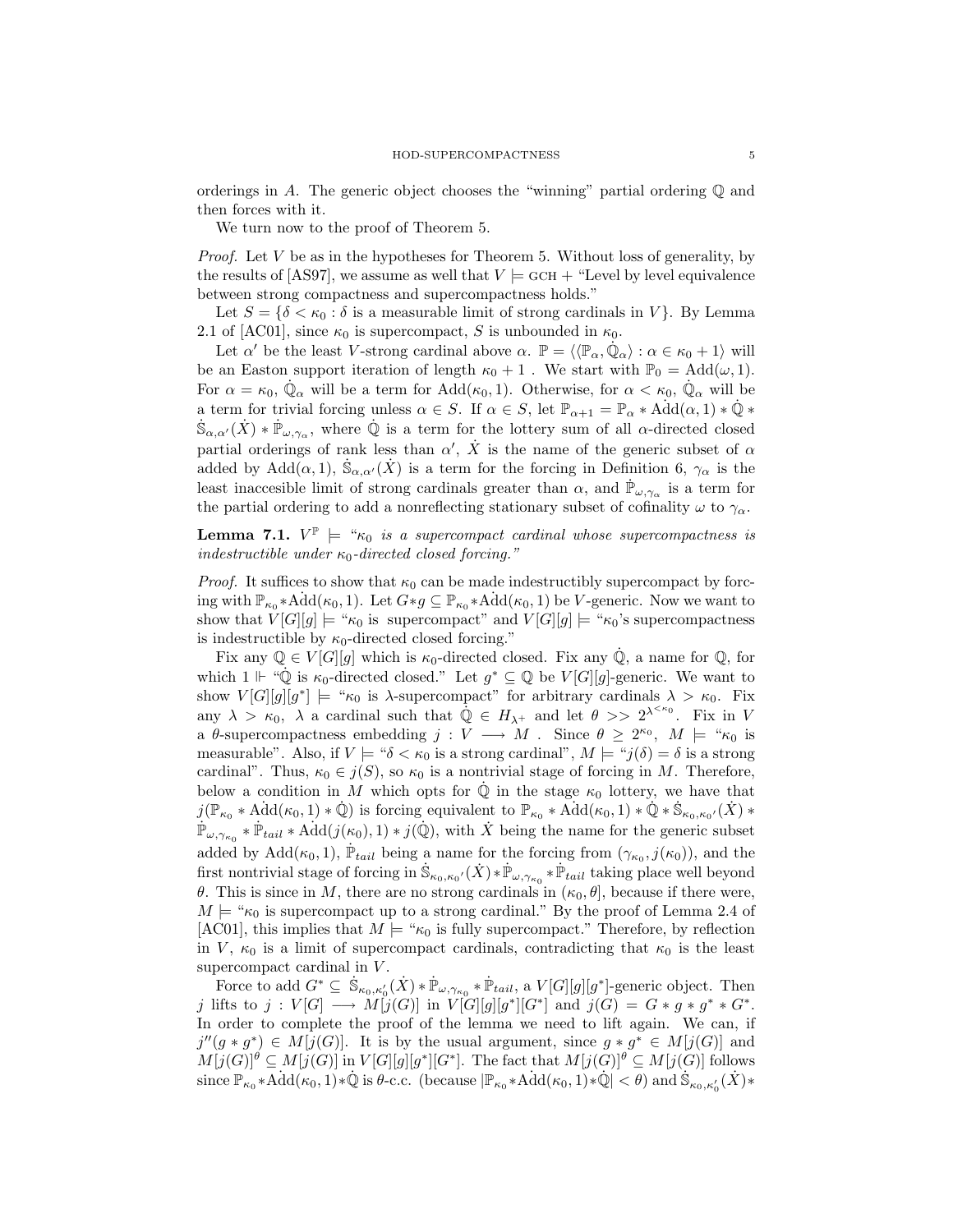$\dot{\mathbb{P}}_{\omega,\gamma_{\kappa_0}} * \dot{\mathbb{P}}_{tail}$  is  $\theta$ -strategically closed in both  $M[G][g][g^*]$  and  $V[G][g][g^*]$  (because the first stage of nontrivial forcing in  $\dot{\mathbb{S}}_{\kappa_0,\kappa'_0}(\dot{X}) * \dot{\mathbb{P}}_{\omega,\gamma_{\kappa_0}} * \dot{\mathbb{P}}_{tail}$  takes place well beyond  $\theta$ ). Since  $j''(g * g^*) \in M[j(G)]$ , there is a master condition  $p^*$  below  $j''(g*g^*)$ .  $p^*$  exists because  $j(\kappa_0) > \theta$ ,  $j(\text{Add}(\kappa_0, 1) * \dot{\mathbb{Q}})$  is  $j(\kappa_0)$ -directed closed, and  $M[j(G)]^{\theta} \subseteq M[j(G)]$ . We can therefore force to add an H which is  $V[G][g][g^*][G^*]$ generic such that  $p^* \in H$ . Now we can lift j to  $j: V[G][g][g^*] \longrightarrow M[j(G)][H]$  in  $V[G][g][g^*][G^*][H]$ . Since we chose  $\theta$  to be sufficiently large,  $G^* * H$  is  $V[G][g][g^*]$ generic over a partial ordering which does not add any ultrafilters over  $P_{\kappa_0}(\lambda)$ . We thus have  $V[G][g][g^*] \models " \kappa_0$  is  $\lambda$ -supercompact."

**Lemma 7.2.** In  $V^{\mathbb{P}}$ , for any  $\kappa \in K$ ,  $\kappa > \kappa_0$ ,  $\kappa$  is superdestructible.

*Proof.* Since for any  $\kappa \in K$  with  $\kappa > \kappa_0$ ,  $|\mathbb{P}| < \kappa$ , by the Main Theorem of [Ham98],  $\kappa$  is superdestructible in  $V^{\mathbb{P}}$ .  $\Box$ 

## **Lemma 7.3.** K is the class of supercompact cardinals in  $V^{\mathbb{P}}$ .

*Proof.* Since  $\mathbb P$  can be defined to have cardinality  $\kappa_0$ , by the Lévy-Solovay results [LS67], the class of supercompact cardinals above  $\kappa_0$  remains the same in V and  $V^{\mathbb{P}}$ . By Lemma 7.1,  $\kappa_0$  remains supercompact. It thus suffices to show that no new supercompact cardinals are created by  $\mathbb P$ . Since  $\mathbb P$  admits a closure point at  $\omega$ , by an application of Theorem 3, no new supercompact cardinals were created by P. Hence K is the class of supercompact cardinals in  $V^{\mathbb{P}}$ .  $\Box$ 

**Lemma 7.4.**  $V^{\mathbb{P}} \models \text{``}\kappa_0$  is not HOD-supercompact."

*Proof.* This proof follows closely the proof of Lemma 2.2 in [Sar08]. Let  $G \subseteq \mathbb{P}$  be V-generic. Factor  $\mathbb{P} = \mathbb{P}_{\kappa_0} * \dot{\mathbb{Q}}_{\kappa_0}$ . Let  $G = G_{\kappa_0} * g$  be the corresponding generic objects. Assume  $\kappa_0$  is HOD-supercompact in  $V[G] = W$  and let HOD = HOD<sup>W</sup>. Fix a strong limit cardinal  $\lambda > \kappa_0$  such that HOD<sup>W</sup> $\lambda =$  HOD∩ W<sub> $\lambda$ </sub>. Let  $j : W \longrightarrow M$  be a λ-supercompactness embedding such that  $j(HOD) ∩ W<sub>λ</sub> = HOD ∩ W<sub>λ</sub> = HOD<sup>W<sub>λ</sub></sup>$ . By Theorem 3,  $i = j \restriction V$  is definable in V, j is the lift of i, and i is a  $\lambda$ -supercompactness Theorem 3,  $i = j | V$  is definable in V, j is the filt of t, and t is a  $\lambda$ -supercompactness<br>embedding. Let  $N = i(V) = \bigcup_{\alpha < \text{ORD}} i(V_\alpha)$ . If H is the N-generic object for  $i(\mathbb{P})$ , then  $M = N[H] = N[j(G)]$ . We also have that  $H \cap \mathbb{P}_{\kappa_0} = G_{\kappa_0}$ .

In addition, for any  $\delta < \kappa_0$  such that  $V \models$  " $\delta$  is a strong cardinal",  $N \models$  " $i(\delta) = \delta$ is a strong cardinal". Since  $\lambda > 2^{\kappa_0}$  and  $N^{\lambda} \subseteq N$ ,  $N \models {\kappa_0}$  is measurable." Thus, in N,  $\kappa_0$  is a nontrivial stage of forcing. This means that we can let  $g'$  be the generic for  $Add(\kappa_0, 1)$  given by H. Then in  $N[H] = M$ , g' is ordinal definable. But because  $\kappa_0$  is HOD-supercompact,  $j(HOD) \cap W_\lambda = HOD \cap W_\lambda = HOD^{W_\lambda}$ . This implies  $g' \in \text{HOD}^{W_{\lambda}}$ . Thus  $g'$  is ordinal definable in  $W_{\lambda} = V_{\lambda}^{V[G]} = V_{\lambda}^{V[G_{\kappa_0}][g]}$  $\lambda^{\nu [\mathbf{G}_{\kappa_0}][g]}$ . Thus g' had to have been added over  $V_{\lambda}[G_{\kappa_0}]$ , and more particularly,  $g'$  is added over  $V_{\lambda}[G_{\kappa_0}]$ by homogeneous forcing. This fact, along with  $g'$  being ordinal definable in  $W_{\lambda}$ , implies that g' is in  $V_{\lambda}[G_{\kappa_0}]$ . This is impossible as g' is a  $V[G_{\kappa_0}]$ -generic object for Add( $\kappa_0$ , 1). Therefore  $\kappa_0$  is not HOD-supercompact.

**Lemma 7.5.** Suppose  $V \models " \delta > \kappa_0$  is  $\delta^+$ -supercompact." Then  $V^{\mathbb{P}} \models "Level by$ level equivalence between strong compactness and supercompactness holds above  $\kappa_0$ but fails below  $\kappa_0$ ."

*Proof.* Since  $\mathbb P$  can be defined to have cardinality  $\kappa_0$ , and level by level equivalence holds in V, by the results of [LS67], level by level equivalence holds above  $\kappa_0$  in  $V^{\mathbb{P}}$ . Further, by the results of [LS67],  $V^{\mathbb{P}} \models$  " $\delta$  is  $\delta^+$ -supercompact."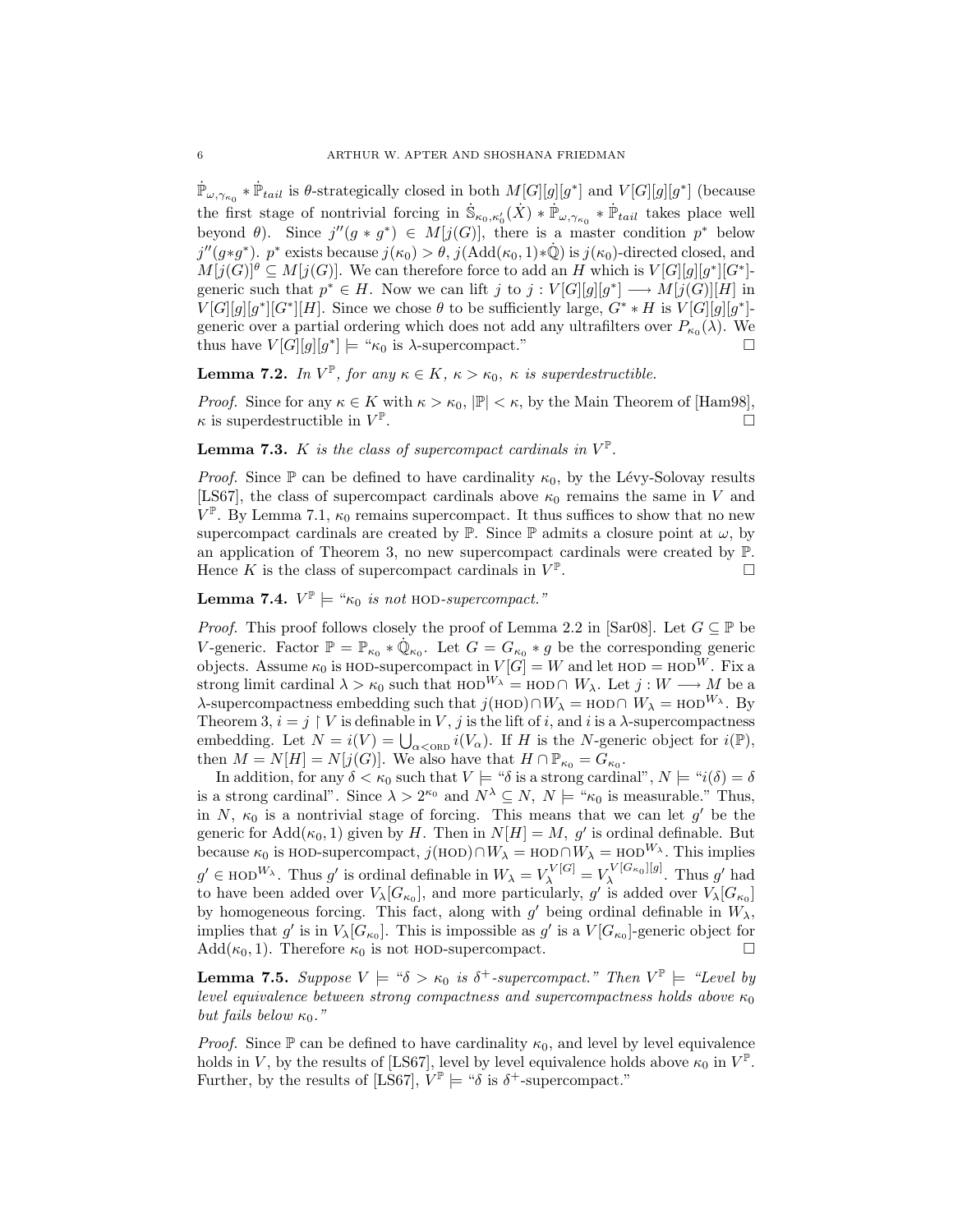Level by level equivalence does not hold below  $\kappa_0$  in  $V^{\mathbb{P}}$  because  $\kappa_0$  is indestructibly supercompact and there exists a cardinal  $\delta > \kappa_0$  which is  $\delta^+$ -supercompact. Thus, by Theorem 5 of [AH02],  $\{\delta \leq \kappa_0 : \delta \text{ is } \delta^+ \text{-strongly compact but } \delta \text{ isn't}$  $\delta^+$ -supercompact} is unbounded in  $\kappa_0$ . This proves Lemma 7.5.

¤

# **Lemma 7.6.**  $V^{\mathbb{P}} \models \text{``}\kappa_0$  is the least strongly compact cardinal."

*Proof.* By Lemma 7.1, it suffices to show that  $V^{\mathbb{P}} \models$  "No cardinal  $\delta < \kappa_0$  is strongly compact." By the definition of  $\mathbb{P}$ , unboundedly many  $\gamma < \kappa_0$  contain nonreflecting stationary sets of ordinals of cofinality  $\omega$ . By Theorem 4.8 of [SRK78] and the succeeding remarks, no cardinal  $\delta < \kappa_0$  is strongly compact in  $V^{\mathbb{P}}$ .  $\Box$ 

**Lemma 7.7.**  $V^{\mathbb{P}} \models$  "The only strongly compact cardinals are the elements of K or their measurable limit points."

*Proof.* By Lemma 7.6, in  $V^{\mathbb{P}}, \kappa_0$  is the least strongly compact cardinal. By level by level equivalence between strong compactness and supercompactness, in  $V$ , the only strongly compact cardinals are the elements of  $K$  or their measurable limit points. Since  $|\mathbb{P}| = \kappa_0$ , by the results of [LS67], in  $V^{\mathbb{P}}$ , the only strongly compact cardinals are the elements of K or their measurable limit points.  $\Box$ 

Lemmas 7.1-7.7 prove Theorem 5.  $\Box$ 

If there is no  $\delta > \kappa_0$  in V such that  $\delta$  is  $\delta^+$ -supercompact, then Theorem 5 is still true. This is shown by modifying the definition of  $\mathbb P$  to force a failure of level by level equivalence between strong compactness and supercompactness below  $\kappa_0$ (e.g., by keeping the definition of  $\mathbb P$  as it was originally, except that after forcing with  $Add(\omega, 1)$ , we iteratively force to add a nonreflecting stationary set of ordinals of cofinality  $\omega$  to each measurable cardinal below the least cardinal  $\delta < \kappa_0$  which is  $\delta^+$ -supercompact). The other clauses in the statement of Theorem 5 remain true with the same proofs as before (although some may only be vacuously true).

#### 4. Level by Level equivalence and hod-supercompactness

We now come to Question 3, namely Can Sargsyan's result hold in a model containing supercompact cardinals which also satisfies level by level equivalence between strong compactness and supercompactness?

We answer this question in the affirmative with the following theorem.

**Theorem 8.** Let  $V \models$  zFC+ "K is the class of supercompact cardinals" + " $\kappa_0$  is the least supercompact cardinal." Then there is an Easton support iteration of length  $\kappa_0 + 1$ ,  $\mathbb{P} \in V$ , such that  $V^{\mathbb{P}} \models$  ZFC + "K is the class of supercompact cardinals" + "Level by level equivalence between strong compactness and supercompactness holds"  $+$  " $\kappa_0$  is supercompact, but not HOD-supercompact."

Proof. Without loss of generality, as in the proof of Theorem 5, we assume as well that  $V \models$  GCH+ "Level by level equivalence between strong compactness and supercompactness holds."

As in the proof of Theorem 5, let  $S = \{ \delta < \kappa_0 : \delta \text{ is a measurable limit of strong } \}$ cardinals in V $\}$ .  $\mathbb{P} = \langle \langle \mathbb{P}_{\alpha}, \dot{\mathbb{Q}}_{\alpha} \rangle : \alpha \in \kappa_0 + 1 \rangle$  will be an Easton support iteration of length  $\kappa_0 + 1$ . We start with  $\mathbb{P}_0 = \text{Add}(\omega, 1)$ . For  $\kappa_0$ ,  $\dot{\mathbb{Q}}_{\kappa_0}$  will be a term for  $\text{Add}(\kappa_0, 1)$ . Otherwise  $\dot{\mathbb{Q}}_{\alpha}$  will be a term for trivial forcing unless  $\alpha \in S$ . If  $\alpha \in S$ ,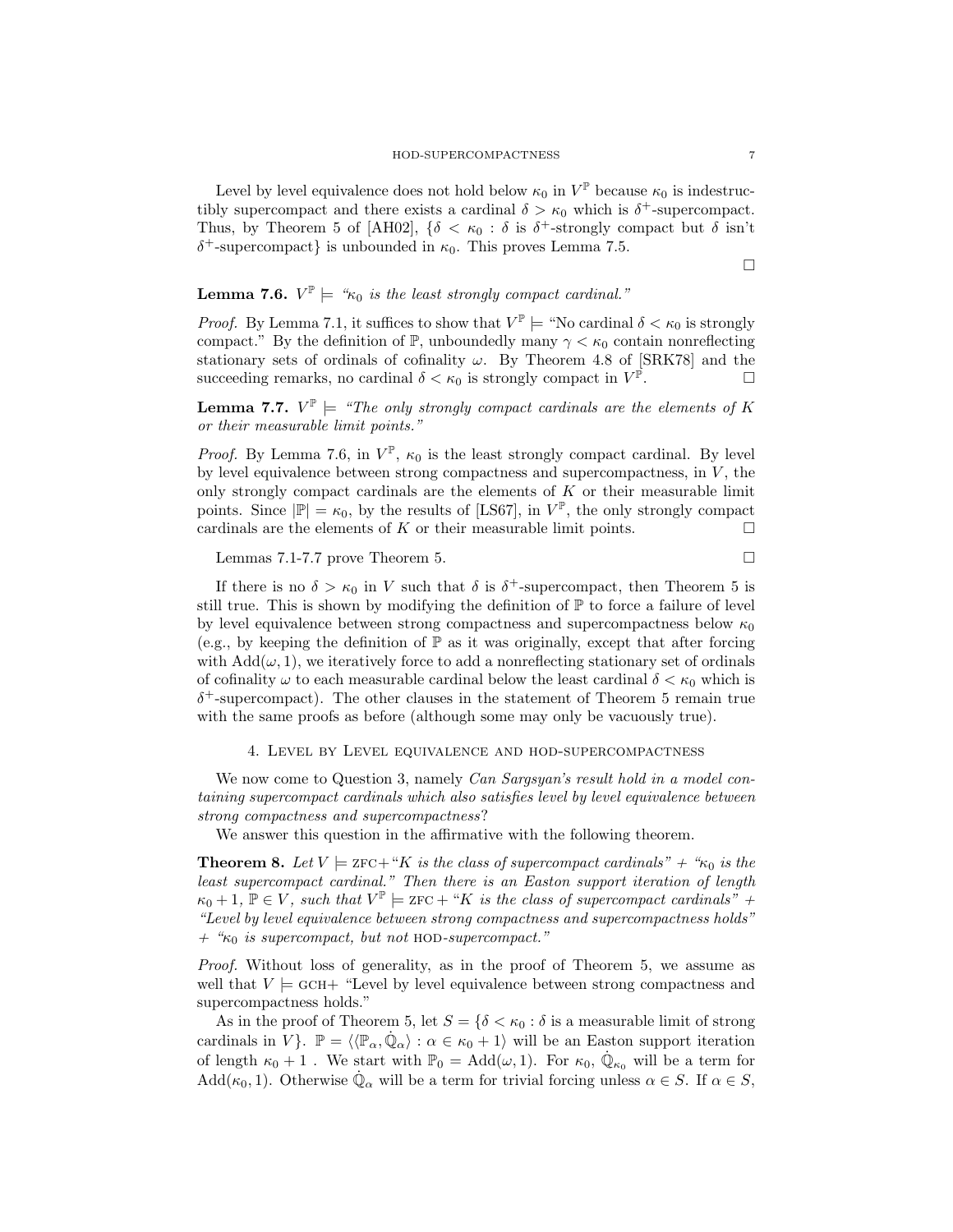let  $\mathbb{P}_{\alpha+1} = \mathbb{P}_{\alpha} * \text{Add}(\alpha, 1) * \dot{\mathbb{S}}_{\alpha, \alpha'}(\dot{X}),$  where  $\dot{X}$  is the name of the generic subset of  $\alpha$  added by  $Add(\alpha, 1)$ .

**Lemma 8.1.**  $V^{\mathbb{P}} \models \text{``}\kappa_0$  is a supercompact cardinal."

*Proof.* Let  $\lambda > \kappa_0$  be an arbitrary cardinal, and let  $j : V \longrightarrow M$  be a θ-supercompactness embedding with  $\theta >> 2^{\lambda^{<\kappa_0}}$ . Since as in the proof of Lemma 7.1,  $\kappa_0$  is a measurable limit of strong cardinals in M, the stage  $\kappa_0$  forcing in  $M^{\mathbb{P}_{\kappa_0}}$ is nontrivial, and we have that  $j(\mathbb{P}) = \mathbb{P}_{\kappa_0} * \text{Add}(\kappa_0, 1) * \dot{\mathbb{S}}_{\kappa_0, \kappa'_0}(X) * \dot{\mathbb{P}}_{tail}$ , with X the name for the generic subset added by  $\text{Add}(\kappa_0, 1)$ , and  $\dot{\mathbb{P}}_{tail}$  a term for the rest of the forcing up to and including  $j(\kappa_0)$ . Since as in the proof of Lemma 7.1, the first nontrivial stage of forcing in  $\mathcal{S}_{\kappa_0,\kappa_0'}(\dot{X}) * \dot{\mathbb{P}}_{tail}$  is beyond  $\max(\lambda, \theta) = \theta$ , we may abuse notation and write  $j(\mathbb{P})$  as  $\mathbb{P}_{\kappa_0} * \text{Add}(\kappa_0, 1) * \dot{\mathbb{P}}_{tail}$ , where the first nontrivial stage of forcing in  $\mathbb{P}_{tail}$  is beyond  $\theta$ . The arguments of Lemma 7.1 now show that  $V^{\mathbb{P}} \models \text{``}\kappa_0$  is  $\lambda$ -supercompact." Since  $\lambda$  was arbitrary, this completes the proof of Lemma 8.1.  $\Box$ 

**Lemma 8.2.** K is the class of supercompact cardinals in  $V^{\mathbb{P}}$ .

*Proof.* Since P can be defined to have cardinality  $\kappa_0$ , the proof given in Lemma 7.3 remains valid and shows that K is the class of supercompact cardinals in  $V^{\mathbb{P}}$  $\Box$ 

**Lemma 8.3.** Suppose  $\delta < \kappa_0$  and  $\lambda > \delta$  is regular. If  $V \models ``\delta$  is  $\lambda$ -supercompact", then  $V^{\mathbb{P}} \models \text{``}\delta \text{ is } \lambda\text{-supercompact."}$ 

Proof. We divide into two cases.

Case 1: Suppose  $\delta$  is a limit of strong cardinals. Then  $\lambda$  is less than the least V-strong cardinal  $\delta'$  above  $\delta$ . This is because otherwise,  $\delta$  would be supercompact up to a strong cardinal. As we observed in the proof of Lemma 7.1, this means that  $\delta$  would be fully supercompact, a contradiction to the fact that  $\kappa_0$  is the least supercompact cardinal.

Factor  $\mathbb{P} = \mathbb{P}_{\delta} * \text{Add}(\delta, 1) * \dot{\mathbb{S}}_{\delta, \delta'}(\dot{X}) * \dot{\mathbb{P}}^{\delta+1}$ . Since  $\lambda < \delta'$ , the first stage of nontrivial forcing in  $\dot{\mathbb{S}}_{\delta,\delta'}(\dot{X}) \ast \dot{\mathbb{P}}^{\delta+1}$  is beyond  $\lambda$ . Thus,  $V^{\mathbb{P}} \models ``\delta$  is  $\lambda$ -supercompact" iff  $V^{\mathbb{P}_{\delta} \ast \text{Add}(\delta,1)} \models \text{``$\delta$ is $\lambda$-supercompact."}$ 

Let U be a normal, fine ultrafilter over  $P_{\delta}(\lambda)$  such that for  $j: V \longrightarrow M$  the associated elementary embedding,  $M \models ``\delta$  is not  $\lambda$ -supercompact." Note that  $M \models$ "No cardinal  $\gamma \in (\delta, \lambda]$  is strong." This is since otherwise,  $M \models$  " $\delta$  is supercompact" up to a strong cardinal and hence is fully supercompact", which contradicts that  $M \models ``\delta$  is not  $\lambda$ -supercompact." As in the proof of Lemma 7.1,  $\delta$  is a nontrivial stage of forcing in M. This means that  $j(\mathbb{P}_{\delta} * \text{Add}(\delta, 1)) = \mathbb{P}_{\delta} * \text{Add}(\delta, 1) * \mathbb{Q} *$  $\text{Add}(j(\delta), 1)$ , where the first stage of nontrivial forcing in  $\mathbb Q$  is above  $\lambda$ .

Let  $G * g \subseteq \mathbb{P}_{\delta} * \text{Add}(\delta, 1)$  be V-generic. We now argue as in the proof of Lemma 1.2 of [Apt05], from which we quote freely. The usual diagonalization argument (as given, e.g., in the construction of the generic object  $G_1$  in Lemma 2.4 of [AC01]) may be used to build in  $V[G][g]$  an  $M[G][g]$ -generic object  $g^*$  over Q and lift j to  $j: V[G] \longrightarrow M[G][g][g^*]$ . (This is since GCH in both  $V[G][g]$  and  $M[G][g]$  at and above  $\delta$  combined with the fact that  $\mathbb{Q}$  is  $\lambda^+$ -directed closed in both  $V[G][g]$  and  $M[G][g]$  allow us to let  $\langle D_{\alpha} : \alpha < \lambda^+ \rangle \in V[G][g]$  be an enumeration of the dense open subsets of Q present in  $M[G][g]$  and then construct  $g^*$  in  $V[G][g]$  to meet each  $D_{\alpha}$ . Full details may be found in [AC01].) A master condition for  $j''g$  may now be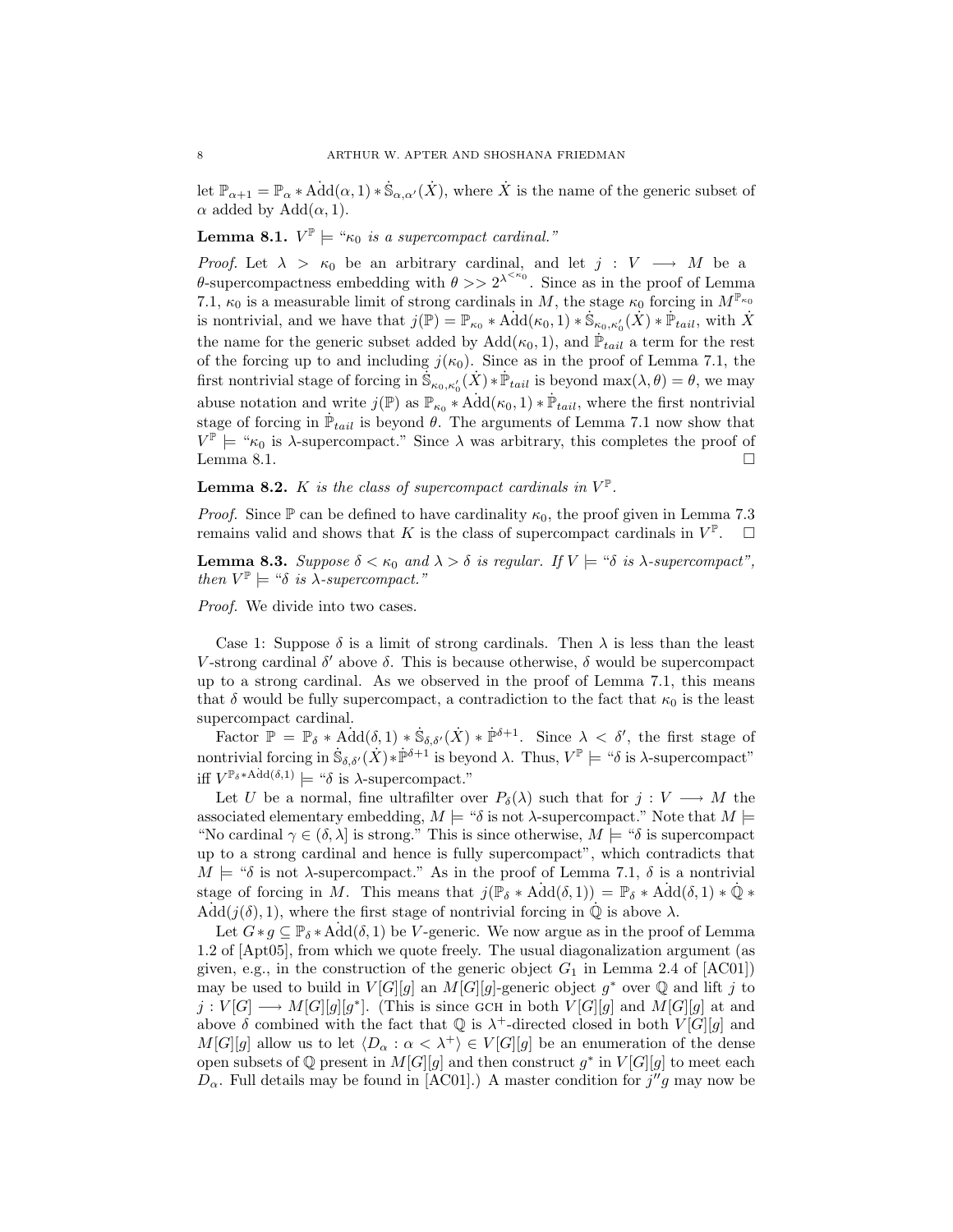constructed in  $V[G][g]$  as in the proof of Lemma 7.1. The diagonalization argument just mentioned then once again allows us to construct in  $V[G][g]$  an  $M[G][g][g^*]$ generic object H over  $Add(j(\delta), 1)$  containing this master condition and fully lift j in  $V[G][g]$  to  $j: V[G][g] \longrightarrow M[G][g][g^*][H].$ 

Case 2: Suppose  $\delta$  is not a limit of strong cardinals. Note that  $\delta$  is not itself a strong cardinal. This is since otherwise, by GCH and the fact that  $\lambda > \delta$ ,  $\delta$  is both (at least)  $2^{\delta}$ -supercompact and strong. Hence, by Lemma 2.1 of [AC01],  $\delta$  is a limit of strong cardinals, contrary to our assumptions.

Let  $\mathbb{P} = \mathbb{P}_{\delta} * \dot{\mathbb{P}}^{\delta}$ . The supremum of the strong cardinals less than or equal to δ is below δ, since δ is not a strong cardinal. Hence,  $|\mathbb{P}_{\delta}| < \delta$  by the definition of the forcing. By the results of [LS67],  $V^{\mathbb{P}_{\delta}} \models \mathscr{C}_{\delta}$  is  $\lambda$ -supercompact." No nontrivial forcing is done at stage  $\delta$ , since  $\delta$  is neither a strong cardinal nor a limit of strong cardinals. The next stage of nontrivial forcing is beyond  $\lambda$ , because otherwise  $\delta$  would be supercompact up to a strong cardinal, and thus would be fully supercompact. Since the next stage of nontrivial forcing is beyond  $\lambda$ ,  $\dot{\mathbb{P}}^{\delta}$  is therefore sufficiently directed closed in  $V^{\mathbb{P}_{\delta}}$  so that  $\delta$  will remain  $\lambda$ -supercompact in  $V^{\mathbb{P}_{\delta}*\dot{\mathbb{P}}^{\delta}}=V^{\mathbb{P}}$  $\Box$ 

## **Lemma 8.4.**  $V^{\mathbb{P}} \models$  "Level by level equivalence between strong compactness and supercompactness holds."

Proof. Since level by level equivalence between strong compactness and supercompactness holds in V and  $|\mathbb{P}| = \kappa_0$ , by the results of [LS67],  $V^{\mathbb{P}}$   $\models$  "Level by level equivalence between strong compactness and supercompactness holds above  $\kappa_0$ ." By Lemma 8.1,  $V^{\mathbb{P}} \models {\mathfrak{a}}_{k_0}$  is supercompact." It thus suffices to show that  $V^{\mathbb{P}} \models$  "Level by level equivalence between strong compactness and supercompactness holds below  $\kappa_0$ " to prove this lemma.

Towards this end, let  $\delta < \kappa_0$  and  $\lambda > \delta$  be such that  $V^{\mathbb{P}} \models ``\delta$  is  $\lambda$  strongly compact and  $\lambda$  is regular." By the definition of  $\mathbb P$  and the results of [Ham99], [Ham01], and [Ham03],  $V \models ``\delta$  is  $\lambda$ -strongly compact." Because level by level equivalence between strong compactness and supercompactness holds in  $V$ , either  $V \models$  " $\delta$  is  $\lambda$ -supercompact", or  $V \models$  " $\delta$  is a measurable limit of cardinals which are  $\lambda$ -supercompact." By Lemma 8.3, either  $V^{\mathbb{P}} \models$  " $\delta$  is  $\lambda$ -supercompact", or  $V^{\mathbb{P}} \models$  " $\delta$  is a measurable limit of cardinals which are  $\lambda$ -supercompact." Therefore,  $V^{\mathbb{P}} \models$  "Level by level equivalence between strong compactness and supercompactness holds below  $\kappa_0$ ." This proves Lemma 8.4.  $\Box$ 

We note that in Lemma 8.4,  $\lambda < \delta'$  as well. This is since otherwise, some cardinal  $\gamma < \kappa_0$  is supercompact up to a strong cardinal and hence is fully supercompact.

The proof that  $V^{\mathbb{P}} \models \text{``}\kappa_0$  is not HOD-supercompact" is the same as the proof of Lemma 7.4. Thus, Lemmas 8.1-8.4 complete the proof of Theorem 8.

#### **REFERENCES**

- [AC01] Arthur W. Apter and James Cummings. Identity crises and strong compactness II: Strong cardinals. Archive for Mathematical Logic, 40(1):25–38, 2001.
- [ACH07] Arthur W. Apter, James Cummings, and Joel David Hamkins. Large cardinals with few measures. Proceedings of the American Mathematical Society, 135(7):2291–2300, 2007.
- [AH02] Arthur W. Apter and Joel David Hamkins. Indestructibility and the level-by-level agreement between strong compactness and supercompactness. Journal of Symbolic Logic, 67(2):820–840, 2002.
- [Apt05] Arthur W. Apter. Diamond, square, and level by level equivalence. Archive for Mathematical Logic, 44(3):387–395, 2005.